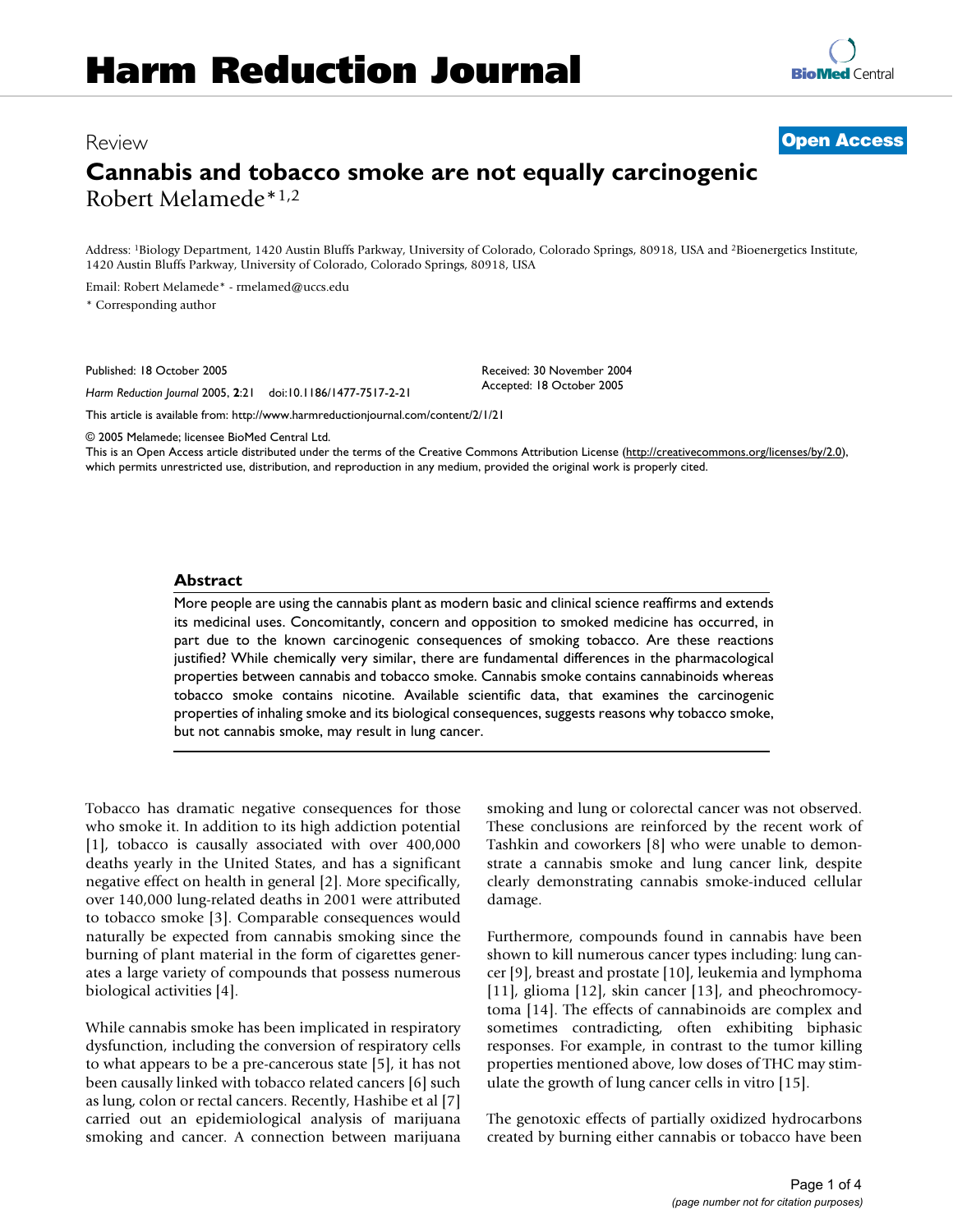widely examined as the likely source of genetic changes that lead to the carcinogenic state [16]. As a result, the medical potential of cannabis has been obscured by the potential negative impact of using a smoked medicine [17]. Those who deny the validity of "medical marijuana," cite that marijuana smoke contains four fold more tars than does tobacco smoke [18]. Nevertheless, smoking is often the preferred route of intake by medical cannabis users because rapid action allows self-titration [19]. Are the biological consequences of smoking cannabis and tobacco similar?

Smoke from tobacco and cannabis contains many of the same carcinogens and tumor promoters [20,21]. However, cannabis and tobacco have additional pharmacological activities, both receptor-dependent and independent, that result in different biological endpoints. Polycyclic aromatic hydrocarbons found in smoke are pro-carcinogens that are converted to carcinogens by the enzymatic activity of the cytochrome P4501A1 oxidase protein (CYP1A1 gene product). Benzo [a] pyrene is converted to its carcinogenic metabolite diol epoxide, which binds to specific hyper-mutable nucleotide sequences in the K-ras oncogene and p53 tumor suppressor [22]. Recent work by Roth *et al*. demonstrates that THC treatment of murine hepatoma cells caused a dose dependent increase in CYP1A1 gene transcription, while at the same time directly inhibiting the enzymatic activity of the gene product [23]. Thus, despite potentially higher levels of polycyclic aromatic hydrocarbons found in cannabis smoke compared to tobacco smoke (dependent on what part of the plant is smoked), the THC present in cannabis smoke should exert a protective effect against pro-carcinogens that require activation. In contrast, nicotine activates some CYP1A1 activities, thus potentially increasing the carcinogenic effects of tobacco smoke [24].

It is worth noting that cytochrome P4501A1 oxidase has numerous substrates including biologically active lipid metabolites such as arachidonic acid, and eicosinoids [25]. These molecules are components of metabolic pathways that are interwoven with the synthesis and degradation of endocannabinoids such as arachidonylethanolamine (anandamide) [26]. Hence, the inhibition of cytochrome P4501A1 oxidase by THC is likely to have multiple biological effects such as possibly enhancing cannabinoid activities by decreasing their catabolism.

The need to better understand the biological consequences of tobacco compared to cannabis smoke has been underscored by recent studies that demonstrate a unique role for nicotine in the pathogenesis of lung cancer [27]. In order to appreciate potential biological differences between tobacco and cannabis smoke, the molecular

basis of signal transduction must be considered with respect to the life and death of cells. Evolution has provided cells with biochemical feedback loops, checkpoints that monitor genetic integrity and the overall state of the cell. Under conditions of sufficient cellular damage, apoptotic cell death is induced [28]. While a variety of different biochemical states are consistent with a cell either living or dying, constant communication between a cell and its environment is critical for survival of the cell and ultimately the organism.

Cells communicate with each other via specific cell surface receptors. When bound with their appropriate ligand, the receptors initiate signaling cascades that alter cellular biochemistry [29]. THC found in cannabis [30] and nicotine found in tobacco [31] both have specific receptors by which their corresponding ligands modulate cellular functions. Interestingly, both cannabinoid [32] and nicotine receptors [27] are coupled to the AKT (PKB) signaling pathway. Activation of either receptor type can induce an anti-apoptotic state that prevents cell death. However, it is the context in which the AKT pathway is activated that determines whether an organism benefits or is harmed by this anti-apoptotic activity.

Nicotine receptors are widely distributed and are found in the epithelial cells lining respiratory passages. Cannabinoid receptors are also widely distributed, but have not been reported in respiratory epithelial cells. The differential expression of receptors may account for the apparent difference in carcinogenic activity that results from smoking tobacco compared to cannabis. Both types of smoke contain a complex mixture of compounds, some of which are carcinogenic. They both contain hot gasses and irritating particulate matter (tars). However, the anti-apoptotic response that results from the stimulation of the nicotine receptors, under mutagenic conditions, creates a worstcase scenario. The very cells that have accumulated sufficient genetic damage to normally initiate the apoptotic cascade are prevented from going down this suicidal path [33] even though it would be best for the organism as a whole. In contrast, when the AKT pathway is activated in the brain after head injury [34] or stroke, [35] cannabinoids protect against cell death to the organism's benefit. Likewise, nicotine can also activate the AKT pathway in the brain in a beneficial manner. For example, activation of the nicotine receptors, as is also true of cannabinoid receptors [36], can prevent the brain cell death that results from exposure to beta amyloid protein [37] as occurs in Alzheimer's disease.

The impact of receptor and downstream activation is complicated. Both nicotine and cannabinoids have been shown to effect angiogenesis in a receptor-mediated manner [13]. However, nicotine and tobacco have opposite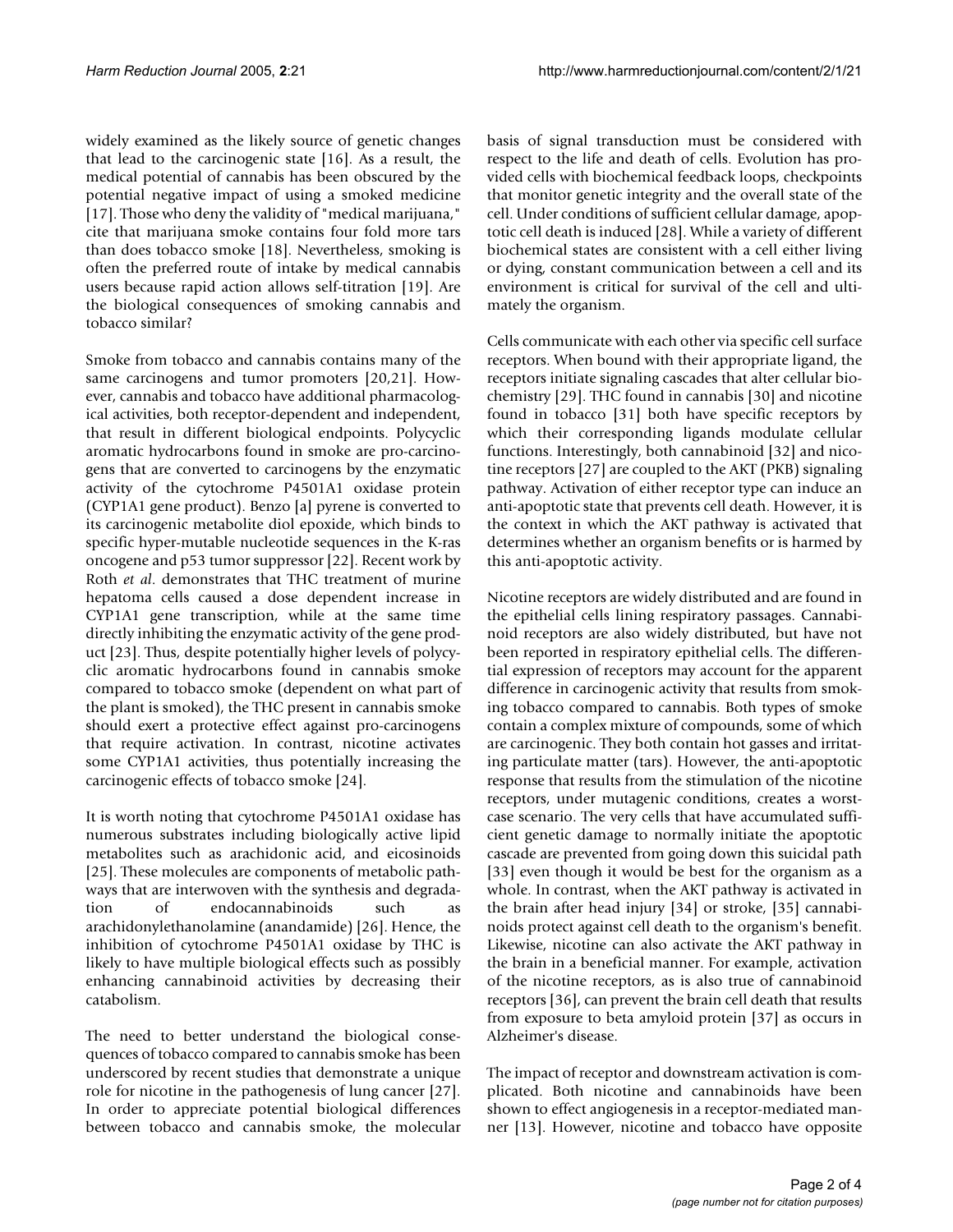effects on angiogenesis. Nicotine promotes neo-vacularization along with associated tumor growth, atheroma, upregulation of VEGF, and cell migration [38]. In contrast, cannabinoids promote tumor regression in rodents and inhibit pro-angiogenic factors [39]. In fact, clinical trials to treat human glioma with THC have resulted in decreased levels of VEGF [40].

The signal transduction pathway described above represents one means by which the carcinogenic affects of tobacco are amplified in a contrasting manner to what occurs with cannabis. The immunological effects resulting from smoking tobacco or cannabis are also distinctive and result in opposite end-points. Again, the carcinogenic potential of smoke is increased by tobacco, whereas it is uniquely reduced by the specific immune regulatory activity of cannabinoids in cannabis smoke. The introduction of hot gaseous material containing both carcinogens and particulate material into the respiratory passages produces pro-inflammatory immune responses [41]. The inflammatory state is a double-edged sword that can serve to protect or kill an organism. A functional characteristic of the pro-inflammatory state is the production of free radicals [42]. These reactive chemical species are essential armaments in the body's defense against various pathogens, in particular against intracellular parasites and bacteria. Free radicals are thought to be contributing etiological agents behind a number of pathological states [43] including cardiovascular and neuro-degenerative diseases [44], cancers, and aging in general [45]. Endocannabinoids are specific immunological homeostatic modulators when acting on "peripheral" CB2 receptors [30]. Both endo- and exo-cannabinoids push the immune system towards the relatively anti-inflammatory Th2 cytokine profile [46]. Thus, cannabinoids inhaled in cannabis smoke physiologically reduce the potential amplification of carcinogens in smoke that results from biologically produced free radicals. This response is not induced by tobacco smoke.

In conclusion, while both tobacco and cannabis smoke have similar properties chemically, their pharmacological activities differ greatly. Components of cannabis smoke minimize some carcinogenic pathways whereas tobacco smoke enhances some. Both types of smoke contain carcinogens and particulate matter that promotes inflammatory immune responses that may enhance the carcinogenic effects of the smoke. However, cannabis typically down-regulates immunologically-generated free radical production by promoting a Th2 immune cytokine profile. Furthermore, THC inhibits the enzyme necessary to activate some of the carcinogens found in smoke. In contrast, tobacco smoke increases the likelihood of carcinogenesis by overcoming normal cellular checkpoint protective mechanisms through the activity of respiratory epithelial cell nicotine receptors. Cannabinoids receptors have not been reported in respiratory epithelial cells (in skin they prevent cancer), and hence the DNA damage checkpoint mechanism should remain intact after prolonged cannabis exposure. Furthermore, nicotine promotes tumor angiogenesis whereas cannabis inhibits it. It is possible that as the cannabis-consuming population ages, the long-term consequences of smoking cannabis may become more similar to what is observed with tobacco. However, current knowledge does not suggest that cannabis smoke will have a carcinogenic potential comparable to that resulting from exposure to tobacco smoke.

It should be noted that with the development of vaporizers, that use the respiratory route for the delivery of carcinogen-free cannabis vapors, the carcinogenic potential of smoked cannabis has been largely eliminated [47,48].

### **Competing interests**

The author(s) declare that they have no competing interests.

#### **References**

- 1. Khurana S, Batra V, Patkar AA, Leone FT: **[Twenty-first century](http://www.ncbi.nlm.nih.gov/entrez/query.fcgi?cmd=Retrieve&db=PubMed&dopt=Abstract&list_uids=12693789) [tobacco use: it is not just a risk factor anymore.](http://www.ncbi.nlm.nih.gov/entrez/query.fcgi?cmd=Retrieve&db=PubMed&dopt=Abstract&list_uids=12693789)** *Respir Med* 2003, **97(4):**295-301.
- 2. Thun MJ, Henley SJ, Calle EE: **Tobacco use and cancer: an epide-**<br>miologic perspective for geneticists. Oncogene 2002, [miologic perspective for geneticists.](http://www.ncbi.nlm.nih.gov/entrez/query.fcgi?cmd=Retrieve&db=PubMed&dopt=Abstract&list_uids=12379875) **21(48):**7307-7325.
- 3. Alavanja MC: **[Biologic damage resulting from exposure to](http://www.ncbi.nlm.nih.gov/entrez/query.fcgi?cmd=Retrieve&db=PubMed&dopt=Abstract&list_uids=12379879) [tobacco smoke and from radon: implication for preventive](http://www.ncbi.nlm.nih.gov/entrez/query.fcgi?cmd=Retrieve&db=PubMed&dopt=Abstract&list_uids=12379879) [interventions.](http://www.ncbi.nlm.nih.gov/entrez/query.fcgi?cmd=Retrieve&db=PubMed&dopt=Abstract&list_uids=12379879)** *Oncogene* 2002, **21(48):**7365-7375.
- 4. Novotny M, Merli F, Weisler D, Fencl M, Saeed T: **Fractionation and capillary gas chromatographic-mass spectrometric characterization of the neutral components in marijuana and tobacco smoke condensates.** *J Chromatogr* 1982, **238:**141-150.
- 5. Tashkin DR, Baldwin GC, Sarafian T, Dubinett S, Roth MD: **[Respira](http://www.ncbi.nlm.nih.gov/entrez/query.fcgi?cmd=Retrieve&db=PubMed&dopt=Abstract&list_uids=12412839)[tory and immunologic consequences of marijuana smoking.](http://www.ncbi.nlm.nih.gov/entrez/query.fcgi?cmd=Retrieve&db=PubMed&dopt=Abstract&list_uids=12412839)** *J Clin Pharmacol* 2002, **42(11 Suppl):**71S-81S.
- 6. Sidney S, Beck JE, Tekawa IS, Quesenberry CP, Friedman GD: **[Mari](http://www.ncbi.nlm.nih.gov/entrez/query.fcgi?cmd=Retrieve&db=PubMed&dopt=Abstract&list_uids=9146436)[juana use and mortality.](http://www.ncbi.nlm.nih.gov/entrez/query.fcgi?cmd=Retrieve&db=PubMed&dopt=Abstract&list_uids=9146436)** *Am J Public Health* 1997, **87:**585-590.
- 7. Hashibe M, Straif K, Tashkin DP, Morgenstern H, Greenland S, Zhang ZF: **[Epidemiologic review of marijuana use and cancer risk.](http://www.ncbi.nlm.nih.gov/entrez/query.fcgi?cmd=Retrieve&db=PubMed&dopt=Abstract&list_uids=16054989)** *Alcohol* 2005, **35:**265-275.
- 8. Tashkin DP: **[Smoked marijuana as a cause of lung injury.](http://www.ncbi.nlm.nih.gov/entrez/query.fcgi?cmd=Retrieve&db=PubMed&dopt=Abstract&list_uids=16128224)** *Monaldi Arch Chest Dis* 2005, **63:**93-100.
- 9. Munson AE, Harris LS, Friedman MA, Dewey WL, Carchman RA: **[Antineoplastic activity of cannabinoids.](http://www.ncbi.nlm.nih.gov/entrez/query.fcgi?cmd=Retrieve&db=PubMed&dopt=Abstract&list_uids=1159836)** *J Natl Cancer Inst* 1975, **55:**597-602.
- 10. Sanchez C, de Ceballos ML, del Pulgar TG, Rueda D, Corbacho C, Velasco G, Galve-Roperh I, Huffman JW, Ramon y, Cajal S, Guzman M: **[Inhibition of glioma growth in vivo by selective activation](http://www.ncbi.nlm.nih.gov/entrez/query.fcgi?cmd=Retrieve&db=PubMed&dopt=Abstract&list_uids=11479216) [of the CB\(2\) cannabinoid receptor.](http://www.ncbi.nlm.nih.gov/entrez/query.fcgi?cmd=Retrieve&db=PubMed&dopt=Abstract&list_uids=11479216)** *Cancer Res* 2001, **61:**5784-5789.
- 11. McKallip RJ, Lombard C, Fisher M, Martin BR, Ryu S, Grant S, Nagarkatti PS, Nagarkatti M: **[Targeting CB2 cannabinoid receptors as](http://www.ncbi.nlm.nih.gov/entrez/query.fcgi?cmd=Retrieve&db=PubMed&dopt=Abstract&list_uids=12091357) [a novel therapy to treat malignant lymphoblastic disease.](http://www.ncbi.nlm.nih.gov/entrez/query.fcgi?cmd=Retrieve&db=PubMed&dopt=Abstract&list_uids=12091357)** *Blood* 2002, **100:**627-634.
- 12. Sanchez C, Galve-Roperh I, Canova C, Brachet P, Guzman M: **[Delta9-tetrahydrocannabinol induces apoptosis in C6 glioma](http://www.ncbi.nlm.nih.gov/entrez/query.fcgi?cmd=Retrieve&db=PubMed&dopt=Abstract&list_uids=9771884) [cells.](http://www.ncbi.nlm.nih.gov/entrez/query.fcgi?cmd=Retrieve&db=PubMed&dopt=Abstract&list_uids=9771884)** *FEBS Lett* 1998, **436:**6-10.
- 13. Casanova ML, Blazquez C, Martinez-Palacio J, Villanueva C, Fernandez-Acenero MJ, Huffman JW, Jorcano JL, Guzman M: **[Inhibition of](http://www.ncbi.nlm.nih.gov/entrez/query.fcgi?cmd=Retrieve&db=PubMed&dopt=Abstract&list_uids=12511587) [skin tumor growth and angiogenesis in vivo by activation of](http://www.ncbi.nlm.nih.gov/entrez/query.fcgi?cmd=Retrieve&db=PubMed&dopt=Abstract&list_uids=12511587) [cannabinoid receptors.](http://www.ncbi.nlm.nih.gov/entrez/query.fcgi?cmd=Retrieve&db=PubMed&dopt=Abstract&list_uids=12511587)** *J Clin Invest* 2003, **111:**43-50.